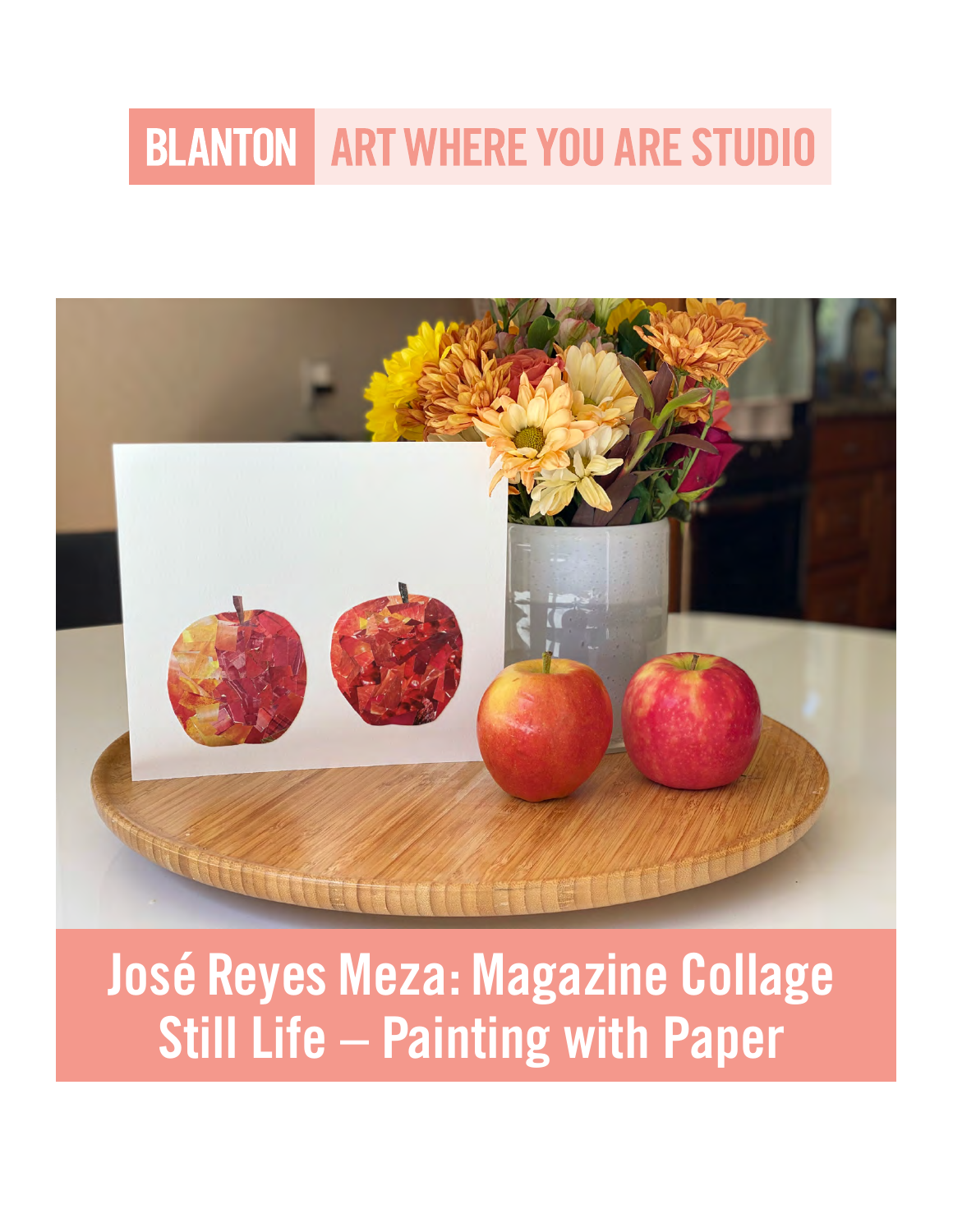## **BLANTON ART WHERE YOU ARE STUDIO**



# **MATERIALS**

- Cardstock
- Pencil
- Object to draw
- Glue stick
- Scissor
- Magazine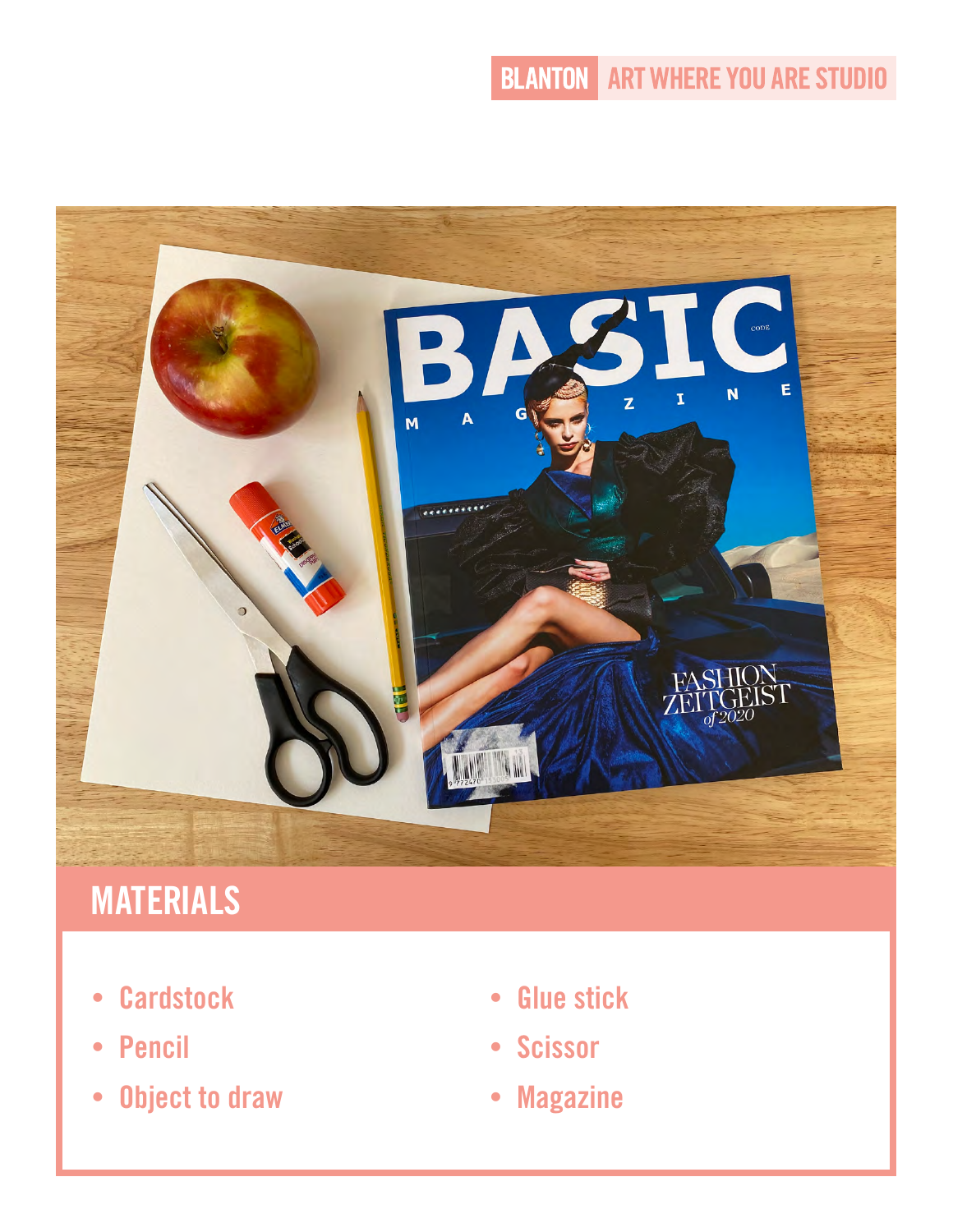## INSTRUCTIONS

#### Step 1: Draw

Think of what object you would like to draw for your still life. You could make a still life of your favorite mug, a vase of flowers or a fruit. Once you have selected your object, draw it on your paper.

#### Step 2: Select

Go through the magazines and pick out the specific colors you want to use. Cut the colors into a variety of geometric shapes and then sort the colors into like piles.

#### Step 3: Arrange

Begin filling in your object with the magazine pieces. Remember to use darker colors for the shadows and lighter colors



for the highlights on your object. As you glue, pay attention to your colors, your goal is that you want them to blend together as best you can. Continue to layer and glue your magazine pieces until the collage is complete. When you're done, go back and add more glue where necessary.

There you have it – your own José Reyes Meza-inspired work of art! What will you title your still life?

Share what you made and tag @blantonmuseum with **#ArtWhereYouAre** and visit [blantonmuseum.org/museumfromhome](http://blantonmuseum.org/museumfromhome) for more resources.